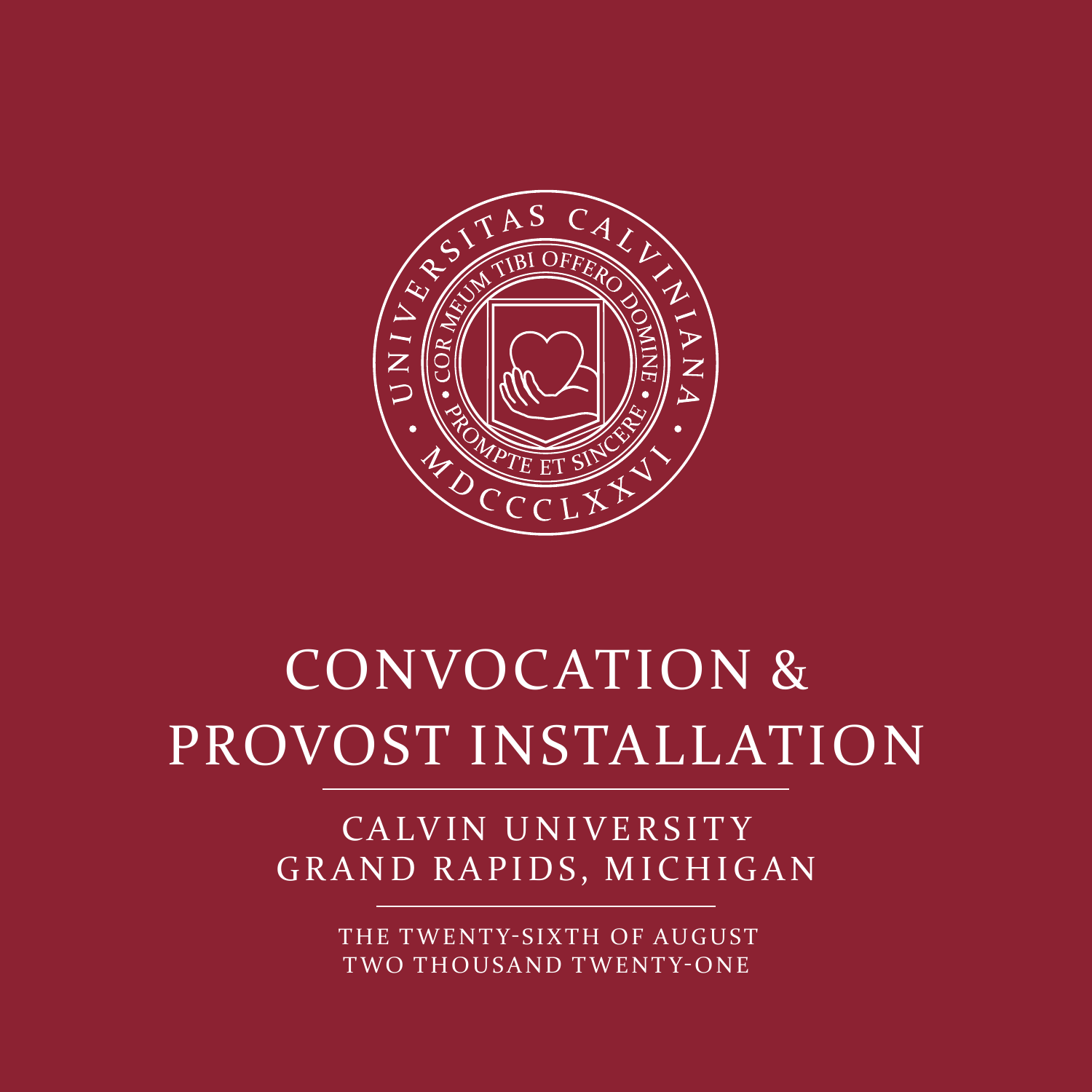

#### **EDUCATIONAL FRAMEWORK**

The mission of Calvin University is to equip students to think deeply, to act justly, and to live wholeheartedly as Christ's agents of renewal in the world.

Calvin's educational framework is derived from that mission. It articulates a frame that ensures integrated, coherent, holistic programs and practices in which students learn and develop. The framework names university-wide goals that ground the institution's curricular and co-curricular activities. It attempts to answer the question, "What are the enduring characteristics or qualities of thinking, doing, and being that mark a Calvin University graduate?"

The four primary components of the educational framework are represented on the large banners hanging in the front of the arena.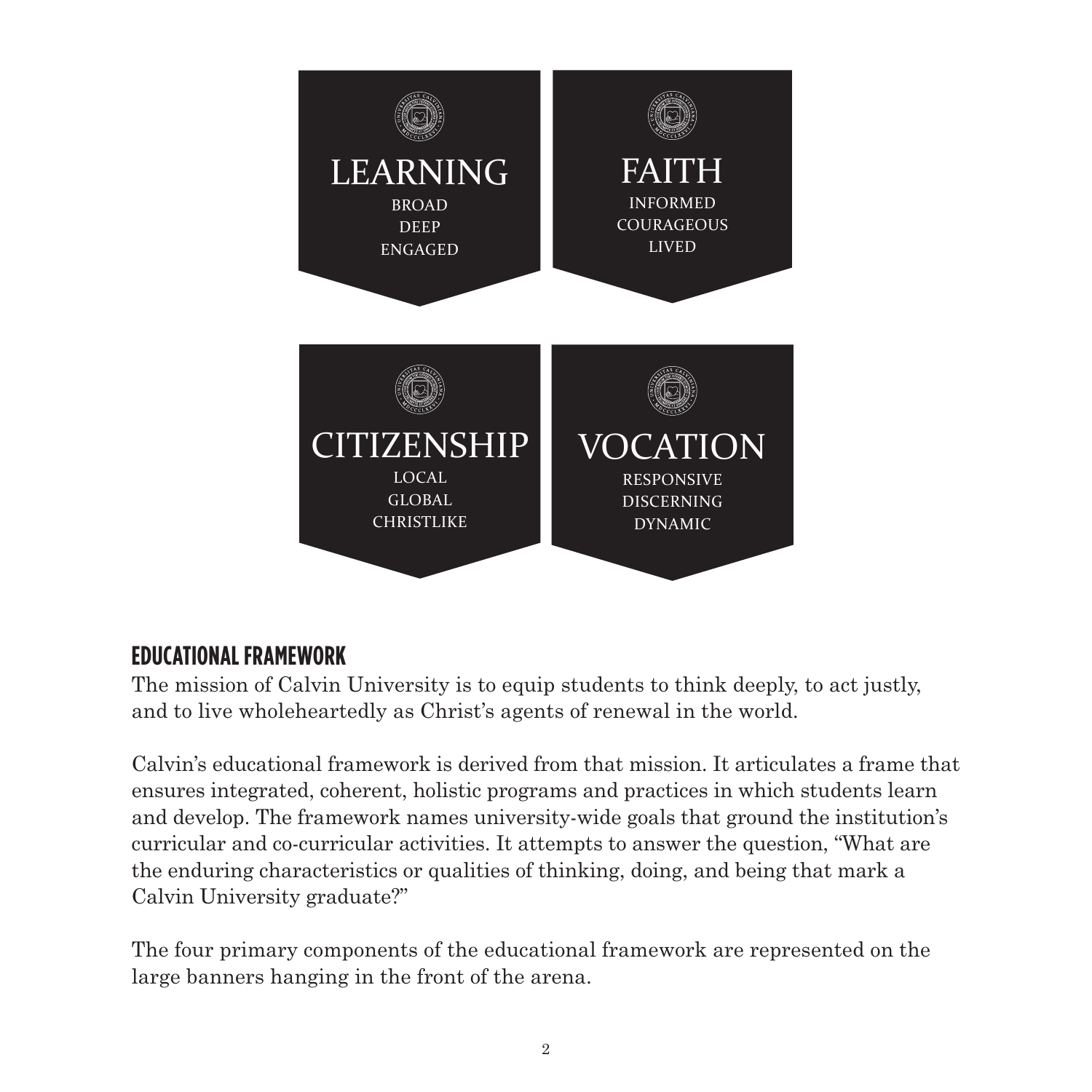## ORDER OF CEREMONY

### VAN NOORD ARENA

#### **PRELUDE**

A selection of recordings by Calvin ensembles

#### **PROCESSIONAL**

Sing Praise to the Lord, You People of Grace *music by Swee Hong Lim* 

**WELCOME**  Sarah Visser, PhD, vice president for student life

 **OPENING SONG**  Rejoice in All Your Works *Wendell Kimbrough*  Sung by Paul Ryan and worship apprentices

 **SCRIPTURE READING** Proverbs 11:2, Luke 14:11, James 4:6

#### **CONVOCATION ADDRESS**

 "Humility First, Second, and Third" Michael Le Roy, PhD, president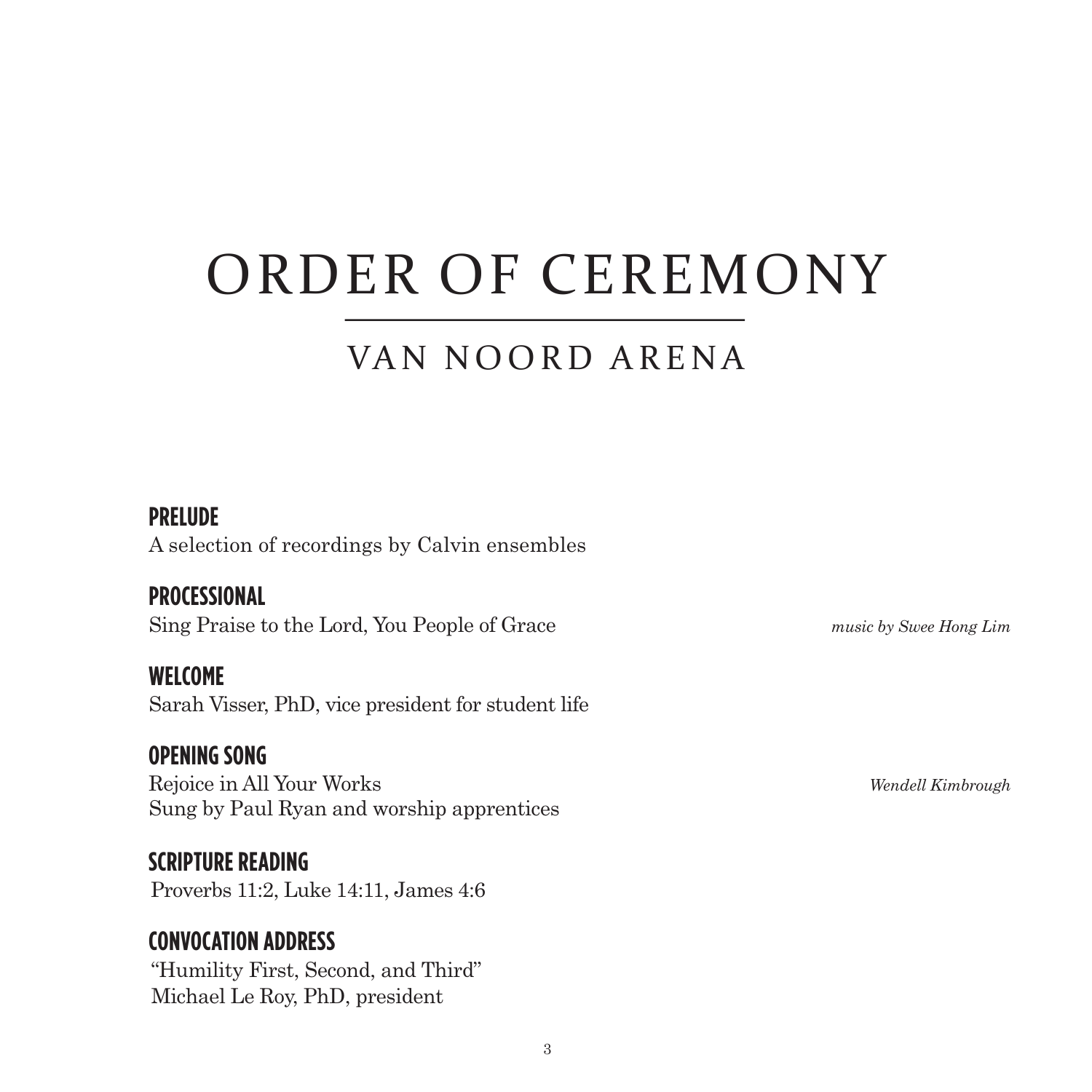#### **INSTALLATION OF PROVOST**  APPOINTMENT

Michael Le Roy, PhD, president

#### **CHARGES**

On behalf of students: Emmanuel Essien '22, student body president On behalf of faculty: Jolene Vos-Camy, PhD, professor of French and vice-chair of Faculty Senate On behalf of alumni and the church: Nathan DeJong McCarron, trustee and pastor

#### **COMMISSION**

Bruce Los, chair, board of trustees

#### ENDORSEMENT

All

**RESPONSE** Noah Toly, PhD, provost

PRAYER Mary Hulst, PhD, university pastor

#### **MATRICULATION CEREMONY**

Noah Toly, PhD, provost Ashley Cheeseboro '22, vice president of student senate

#### **PRAYER OF BLESSING**

Mary Hulst, PhD, university pastor

#### **RECESSIONAL**

#### **POSTLUDE**

The audience is requested to remain seated until the faculty and students have recessed.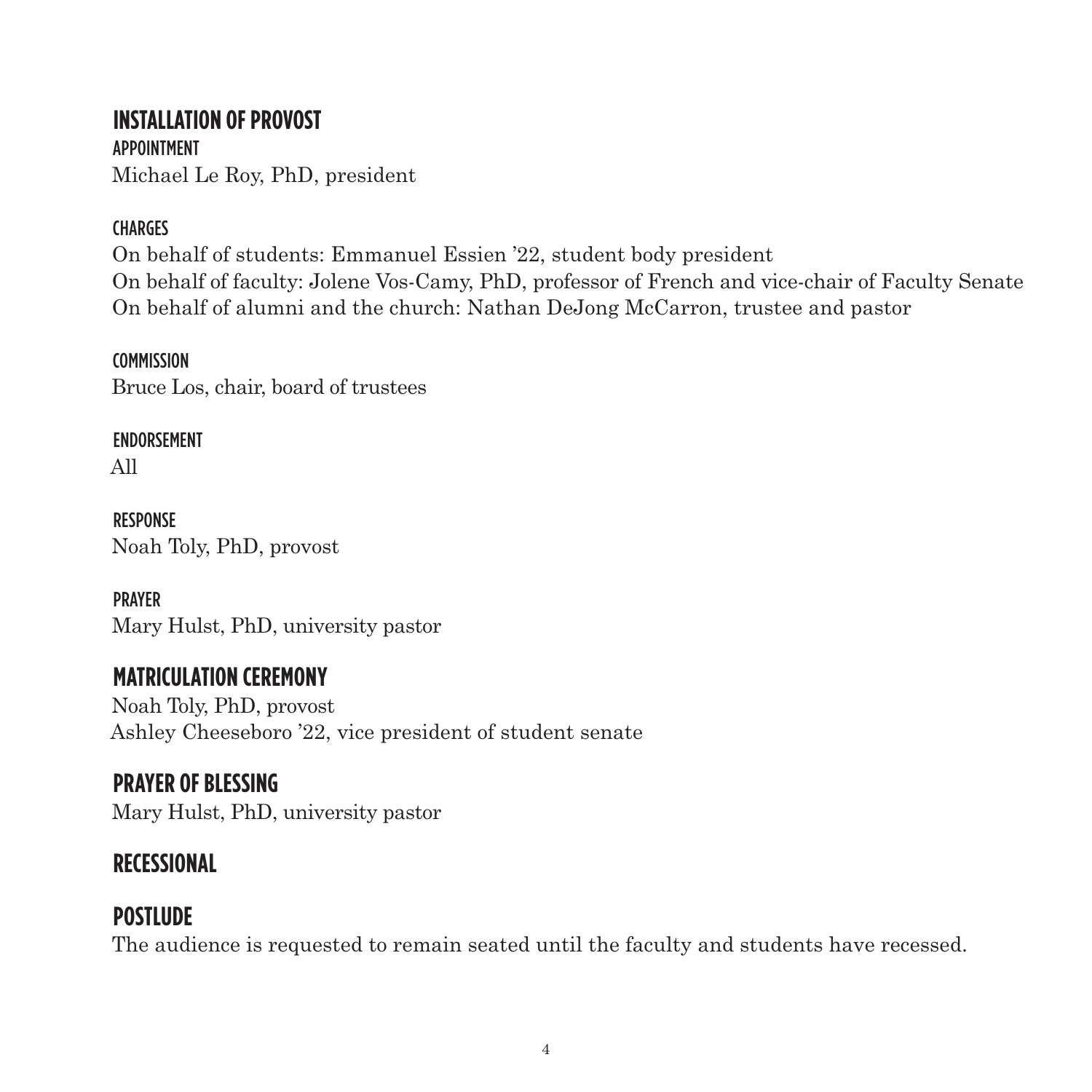#### **MATRICULATION CEREMONY**

Incoming students join a history of formal education stretching back to the training of scribes in Sumeria more than 5,500 years ago. And they are participating in a Calvin history that points back to 1876, the year the institution welcomed its frst class of students. Today, students are invited to join more than 65,000 alumni in adding their names to Calvin's rich history by signing a paper that will be bound in book form and placed in the university's historical archives.

Students are also receiving a commemorative coin during the ceremony that will serve as the front bookend to their Calvin journey. We ask students to keep this coin and bring it with them to their graduation ceremony, where they will receive the other bookend: their diploma.

One side of the coin shows Calvin University's official seal, based on an image of a hand and a heart used by Reformer John Calvin in the 1540s to seal his letters. In the 1920s, Calvin University adopted an iteration that included the motto: "My heart I offer to you Lord, promptly and sincerely." The English and Latin versions of the seal are prominently featured in formal academic ceremonies and publications.

 features the wayfnder—a chevron derived from the pentagon shape in the belongs to God. Within the wayfnder is the refective "c" symbol, standing in-hand element in the institution's seal. Language from the university's mission statement surrounds the logo on the coin. The other side of the coin displays Calvin University's official logo, which university's official seal. The four outermost corners form a square, paying homage to the institution's foundational theology that every square inch for "Calvin" and forming the semblance of a heart, also tying into the heart-



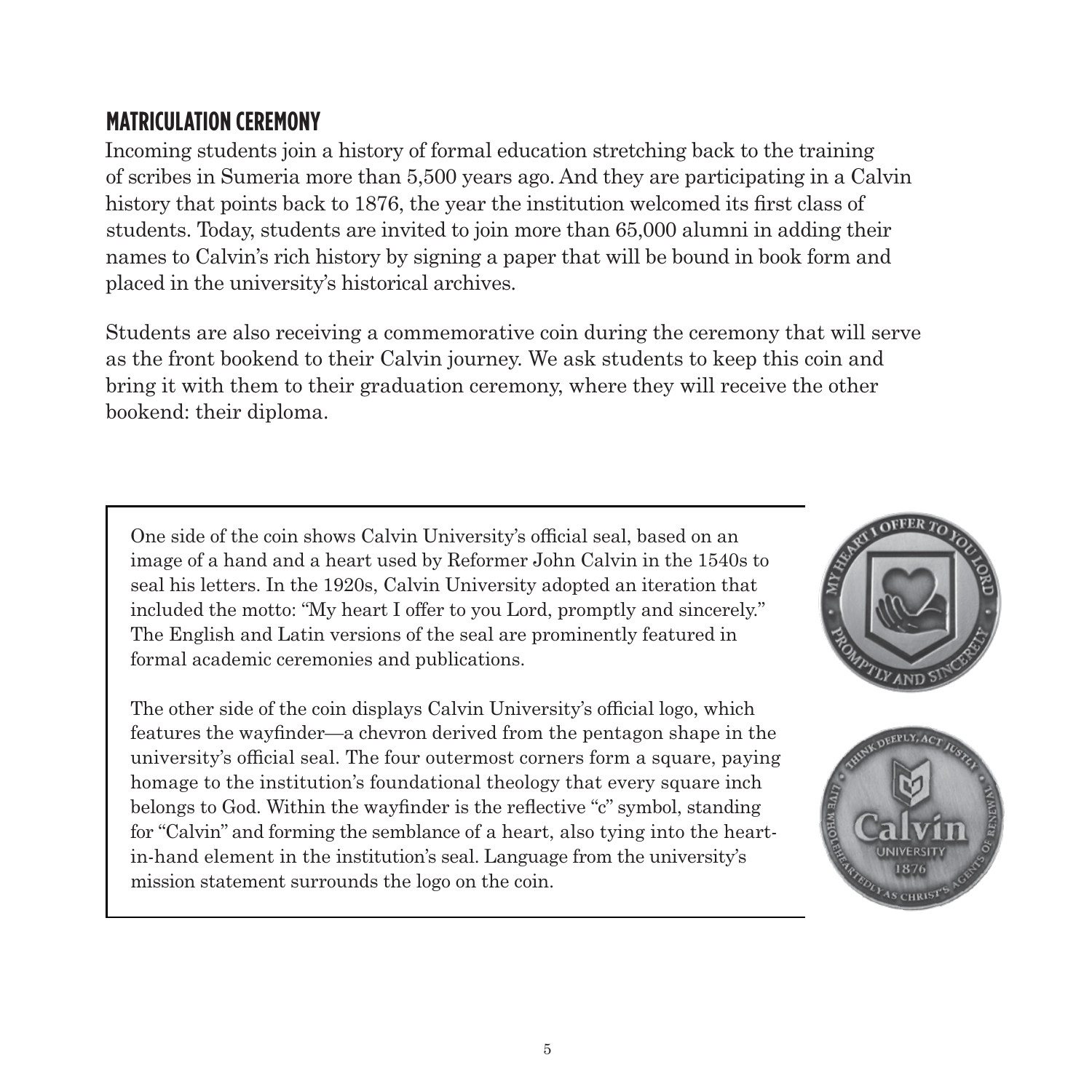

#### **PROVOST Noah J. Toly, PhD**

officer at Calvin University. A '99 graduate of Noah J. Toly, PhD, is the ninth chief academic Wheaton College with a bachelor of arts degree in interdisciplinary studies and Spanish, Toly earned a master of arts degree in theology from Wheaton College in 2012. He earned both a master of arts degree in urban afairs and public policy in 2005 and a doctor of philosophy degree in urban afairs and public policy in 2006 from the University of Delaware.

Prior to coming to Calvin, Toly served for 15 years on the faculty of Wheaton College, where he held appointments as the executive director of the Center for Urban Engagement and professor

of urban studies and politics  $\&$  international relations. He has also held appointments as a lecturer at the Free University of Berlin's Center for Global Politics, senior fellow at the Chicago Council on Global Afairs and the University of Chicago's Martin Marty Center for the Public Understanding of Religion, visiting scholar at Duke Divinity School, and associate fellow at the University of Virginia's Institute for Advanced Studies in Culture.

Dr. Toly's research and teaching interests include urban and environmental politics and ethics. He is the author of multiple books, including, most recently, *The Gardeners' Dirty Hands: Environmental Politics & Christian Ethics*. His work has appeared in *Books & Culture*, *Capital Commentary*, *Comment, Next City*, *The Hedgehog Review*, and *The Chronicle of Higher Education*, among other publications, and he is a frequent speaker on cities, urban life, and the environment.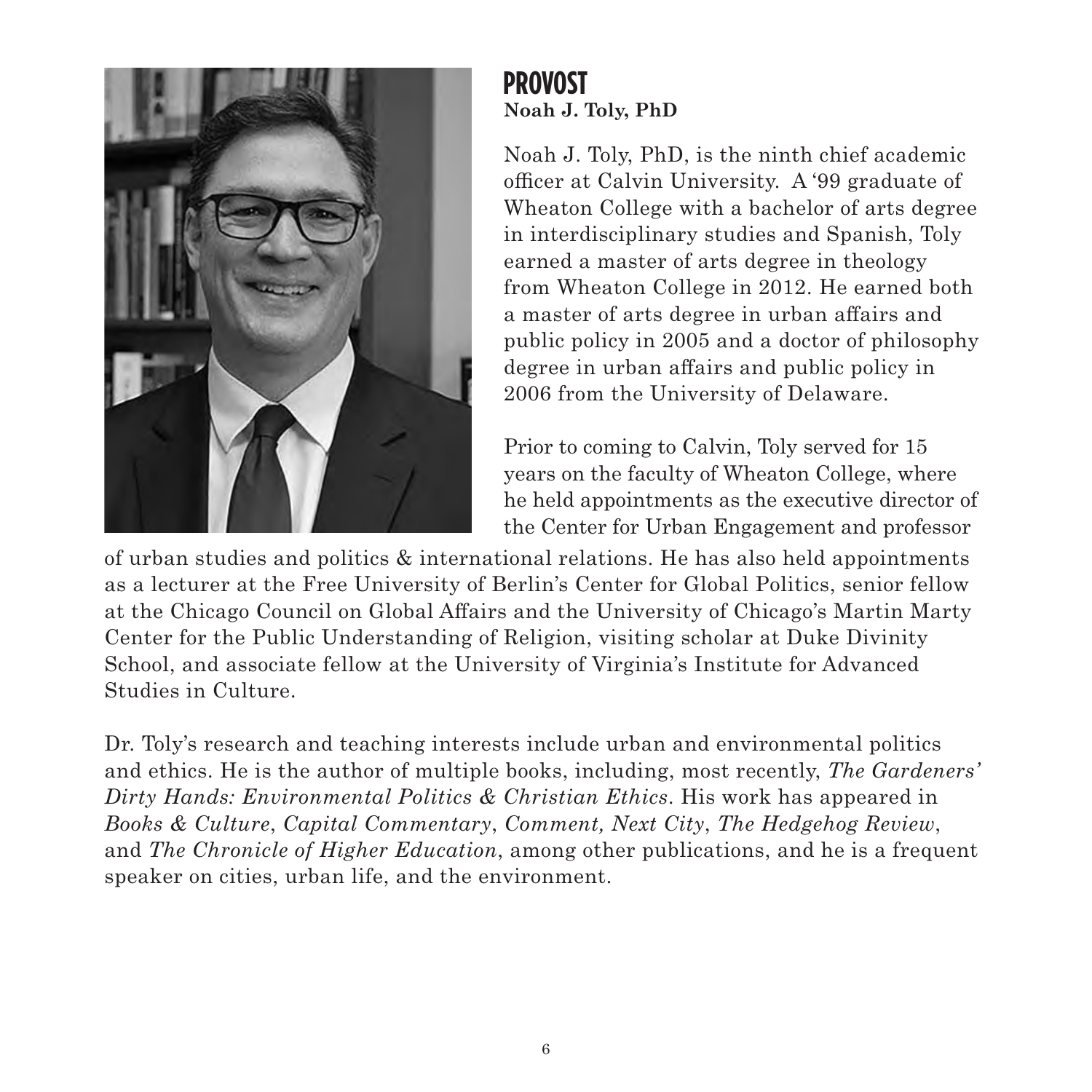#### **THE ROLE OF PROVOST**

While the title *provost* didn't emerge at Calvin until the early 1980s, the role of provost or chief academic officer has been present at Calvin for more than a century. The role began in the early 1900s as the college gradually emerged from the Theological School. In 1919, Albert J. Rooks was appointed by Calvin's frst president, John J. Hiemenga, to be dean of the faculty, the frst iteration of *provost* at Calvin. The responsibilities of that position: "To act for the president when absent or temporarily incapacitated, and to relieve the president of certain administrative duties such as the making of schedules of recitations and examinations, arranging courses of study, classifcation of students, and those duties deemed necessary after mutual advisement."

The role of provost has indeed expanded over the years with the expansion of students, faculty, and academic oferings. Today, the provost along with members of the academic leadership are charged with:

- Articulating and promoting the Reformed Christian mission of the university.
- Developing and employing a distinguished, multicultural faculty of Reformed Christian conviction.
- Providing oversight of the educational policies and programs of the university.
- Continuing the development of dynamic, liberal arts-grounded curricula that remain responsive to new felds and shifting interests and needs.
- Directing allocation of resources to academic departments, the Hekman Library, and other academic programs.
- Promoting effective faculty governance policies and practices.
- Strengthening and supporting faculty development<br>in teaching and learning, research and scholarship,<br>cultural competency and inclusive excellence,<br>and Reformed Christian engagement in teaching,<br>looming and scholarship.<br>learning, and scholarship.
- Strengthening and supporting student success<br>through oversight of student academic services,<br>advising programs, college registration services,<br>and encouragement of co-curricular goals.<br>There is the control of the control
- Providing oversight and coordination of programs and partnerships that engage with communities around the world.

#### **HISTORY OF PROVOSTS**

Gordon Van Harn 1985–1996 Noah Toly 2021–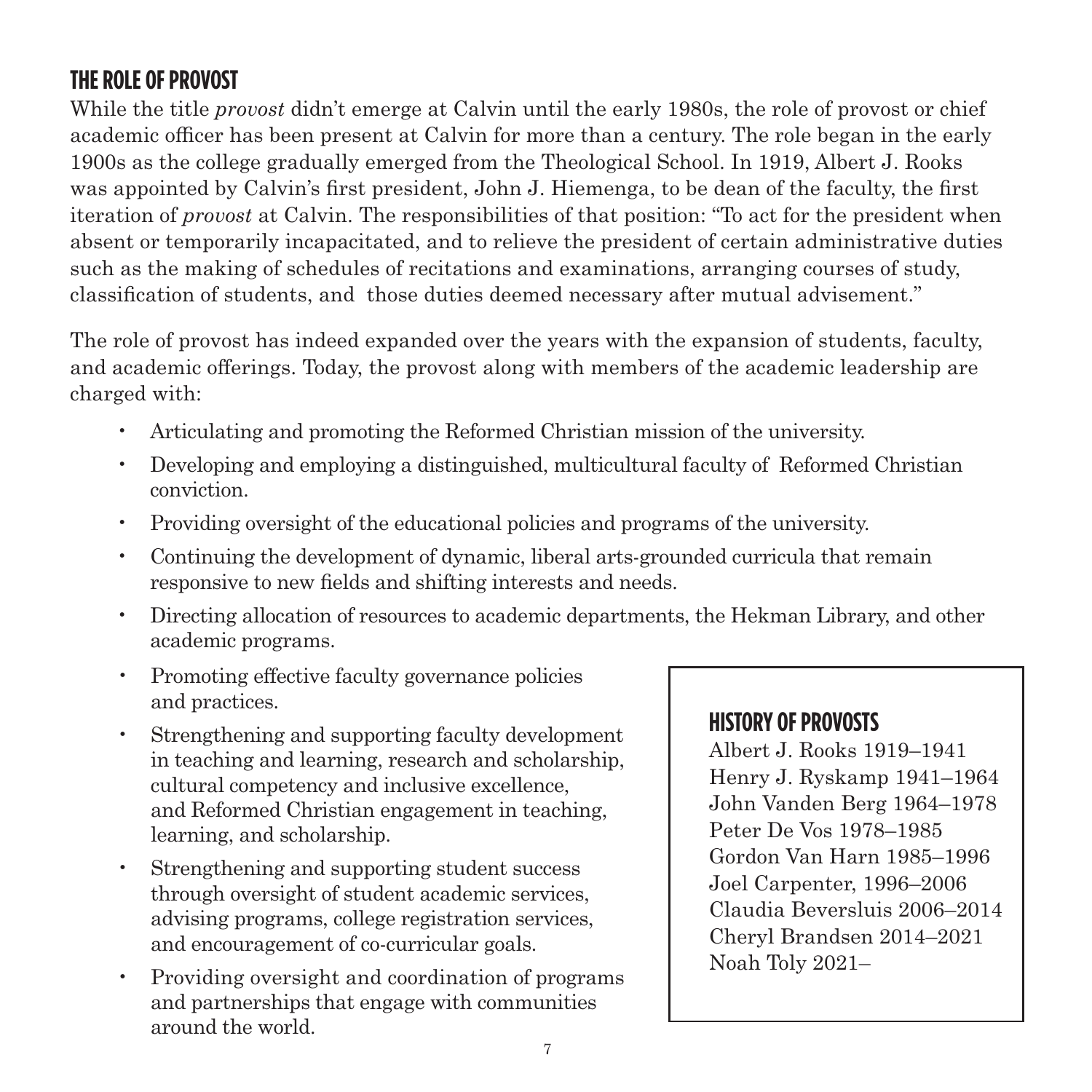### CALVIN: PAST, PRESENT, FUTURE

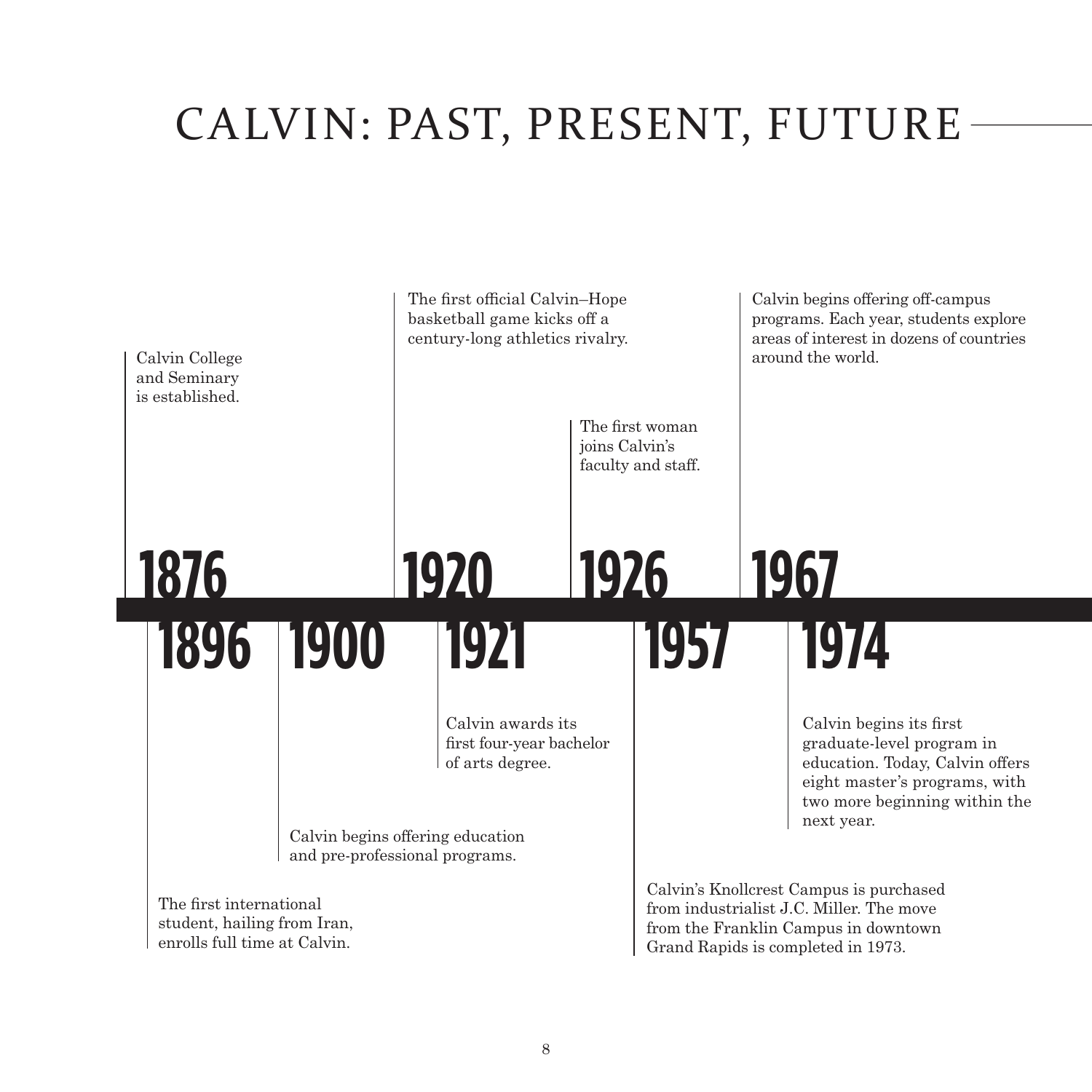*It started simply, as great things often do. But what began in 1876 as a school of ministry training with just seven white Dutch male students has emerged as a world-class Christian liberal arts university of 3,300 students representing many cultures, 66 countries, 46 U.S. states, and four Canadian provinces.* 

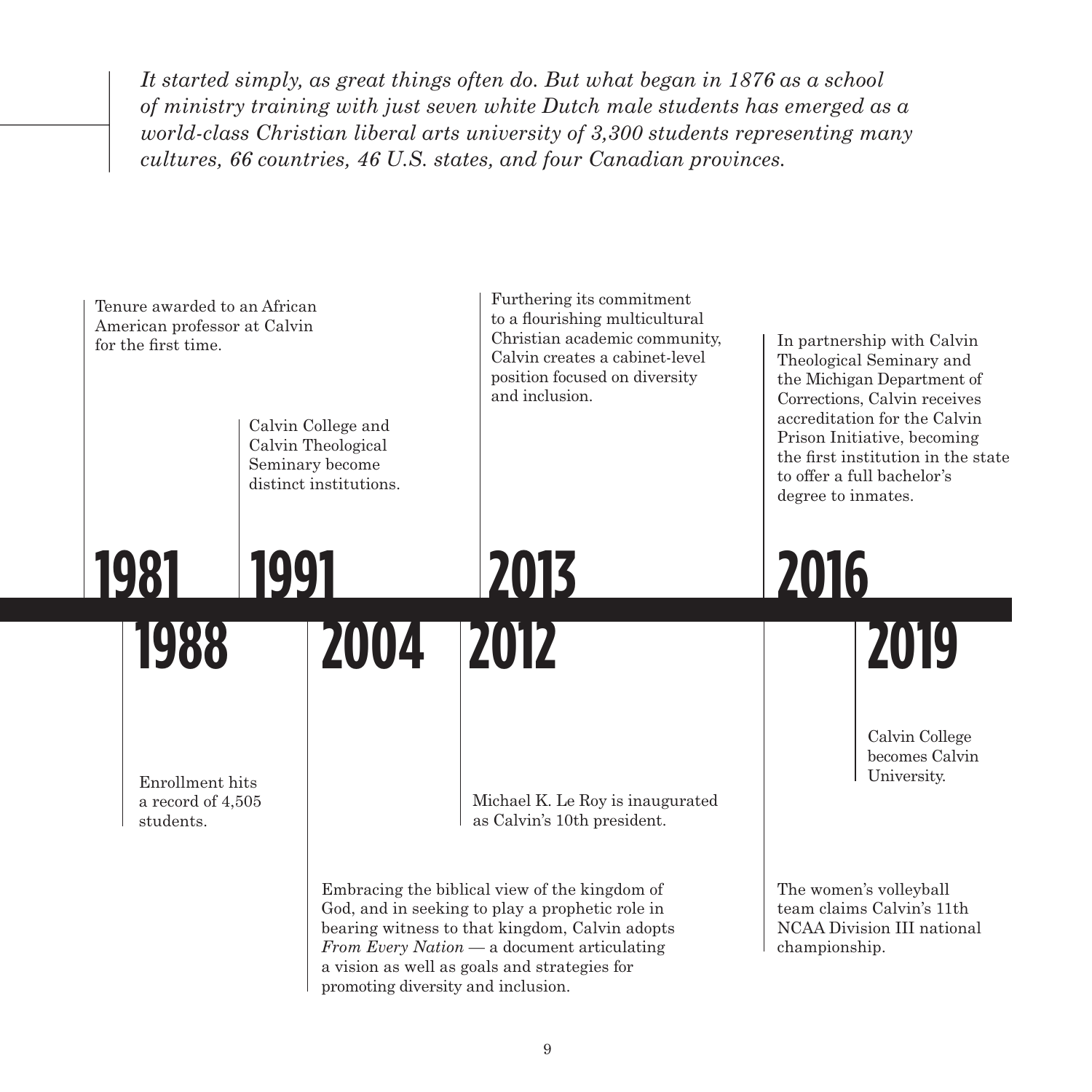#### **LATIN SEAL**

The Latin heart–in–hand seal became the official emblem of Calvin in 1933, but it emerged as early as 1910 in the college yearbook. However, the words *prompte et sincere* (promptly and sincerely) along with the image of an outstretched hand ofering a heart surfaced four centuries earlier in the writings of the Reformer John Calvin. He used the image to seal his letters in the 1540s. The motto*prompte et sincere*appears on his portrait dated 1566. The adoption of the words*Cor meum tibi ofero Domine prompte et sincere* (My heart I offer, Lord, promptly and sincerely) and image together stand as the insignia of the institution today, inspiring the Calvin community to practice the university's mission of thinking deeply, acting justly, and living wholeheartedly as Christ's agents of renewal in the world.



#### **ACADEMIC REGALIA**

The ceremonial costumes worn by faculty and staff at Convocation have their roots in the Middle Ages, when European scholars wore robes, hoods, and caps to stay warm in unheated classrooms. Universities eventually adopted them as official everyday classroom uniforms to discourage "excess in apparel." As the custom spread across Europe and into other areas, style diferences emerged to designate each scholar's institution, level of education, and (in the United States) feld of study.

Today, the costume is reserved for ceremonial occasions. For convocation, faculty and staff wear regalia to honor the signifcance of this milestone in students' lives. Gown and hood styles tell us something about each wearer's degree.

Though black is the traditional robe color and always appropriate for a doctoral gown, many professors wear the distinctive colors and styles of the universities that granted their degrees.

The longer the hood, the more advanced the degree. Master's and doctor's hoods have satin linings in the colors of the institution where the degree was earned. The velvet edging color represents the wearer's discipline. Though blue signifes philosophy and is therefore appropriate for any PhD (doctor of philosophy), universities in the United States also use these colors:

- 
- Light blue for education Copper for economics
- Drab (tan) for business Orange for engineering
- Purple for law and political science Brown for fine arts
- 
- 
- 
- White for arts and letters Crimson for communications
	-
	-
	-
- Red for theology Apricot for nursing
- Gold for sciences Green for physical education
- Pink for music Salmon for public health